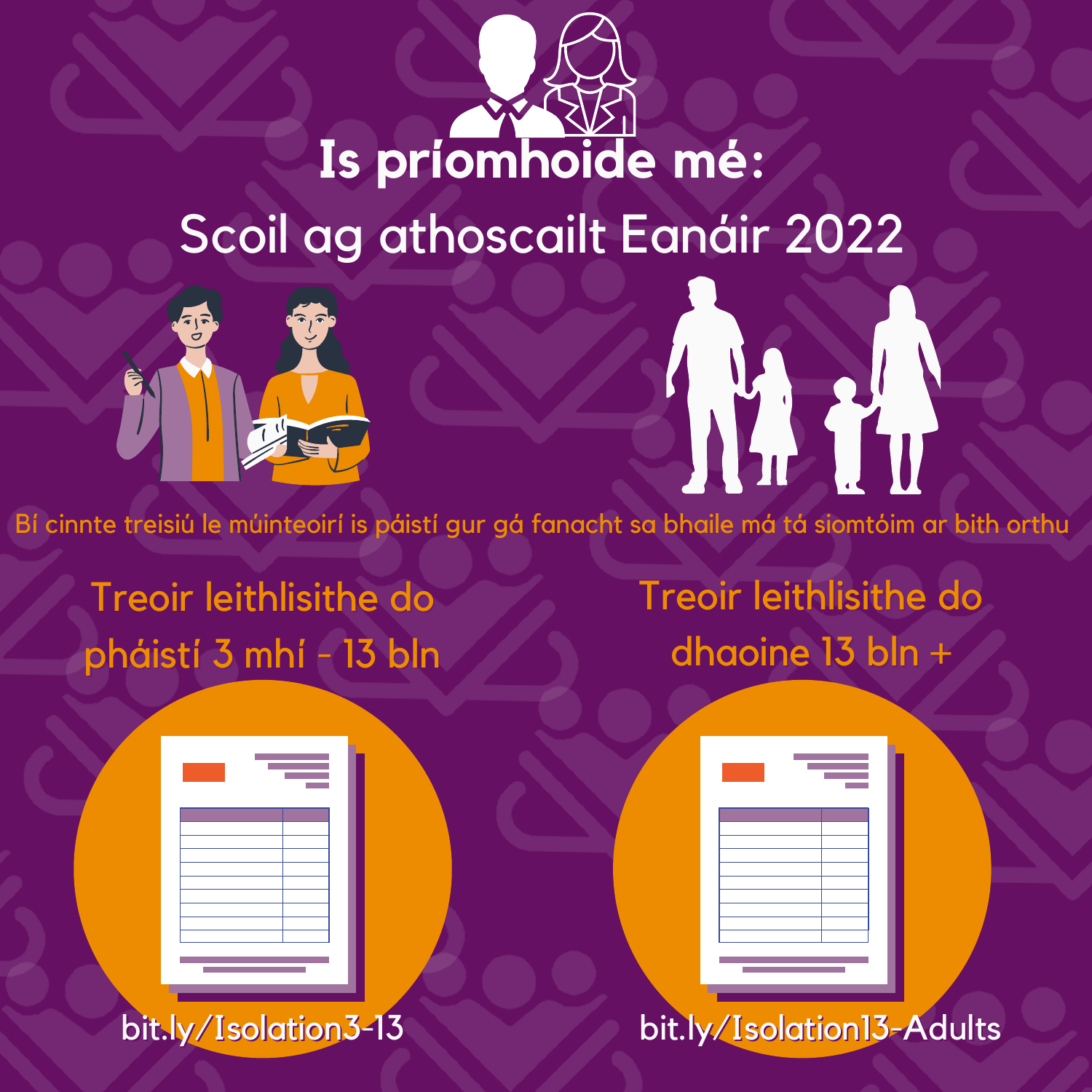## **Is príomhoide mé:** Socruithe Ionadaíochta



Painéal soláthair (má bhaineann)



Gnáthliosta ionadaithe

Mic léinn



Príomhoide riaracháin & oidí nach bhfuil rang acu

(057) 9324461 covid19\_alert@education.gov.ie

Múinteoirí atá ag féinleithlisiú ach atá ag mothú go maith múineadh ó chian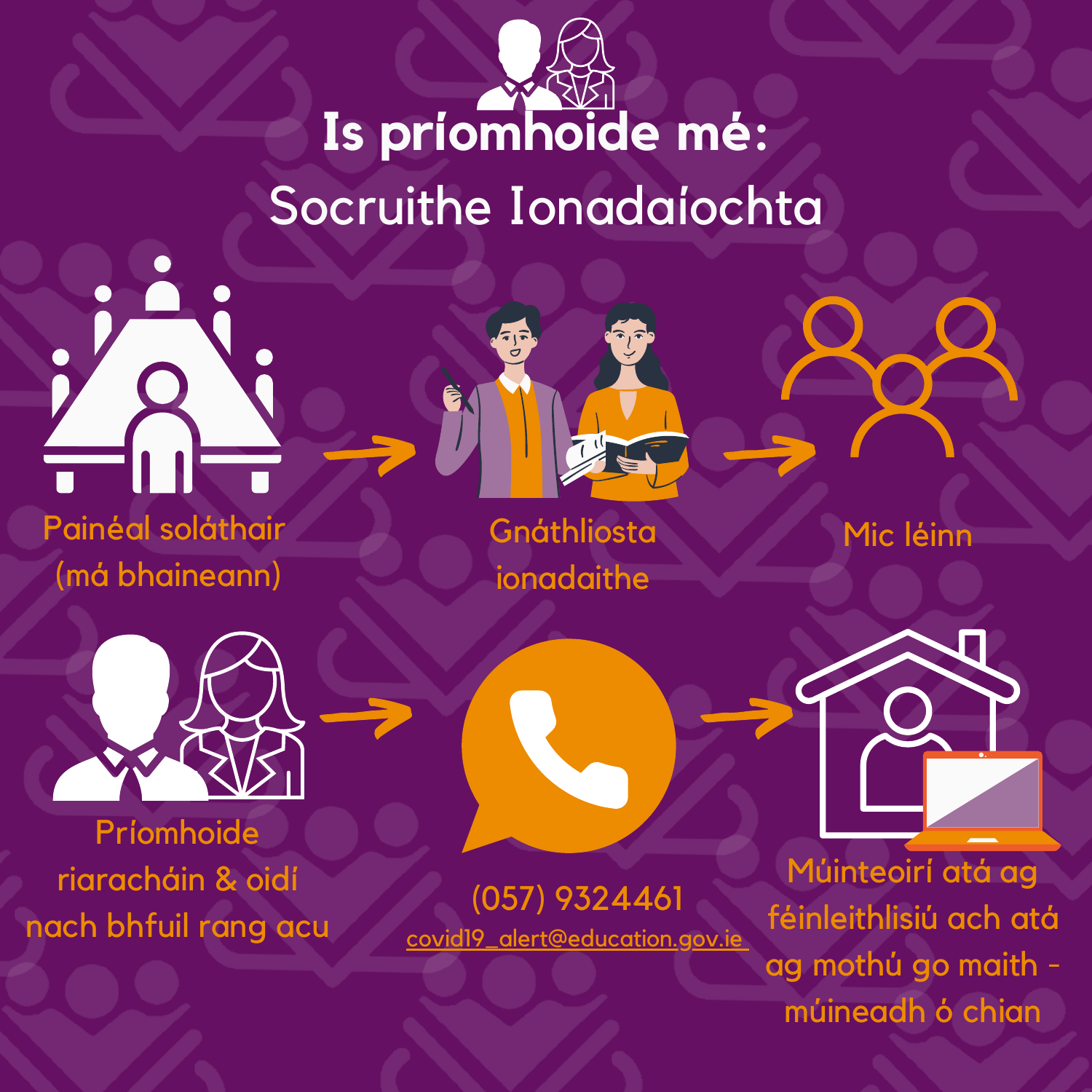## **Is príomhoide mé:** Uimhreacha Áisiúla



Tá trí uimhir ar fáil do phríomhoidí i leith cásanna éagsúla sa scoil:

#### **Líne chabhrach na Roinne** (do phríomhoidí scoile):

057 9324461

*Luan - Aoine 8rn - 7in Sath & Domh 2in - 7in*

#### **HSE live Covid-19** (do phríomhoidí scoile):

#### (01) 240 8785

*Luan - Aoine 8rn - 4:30in Sath & Domh 10rn - 4:30in*

#### **Antigen Freephone:** 1800 110055

*Luan - Aoine 8rn - 7in Sath & Domh 2in - 7in*

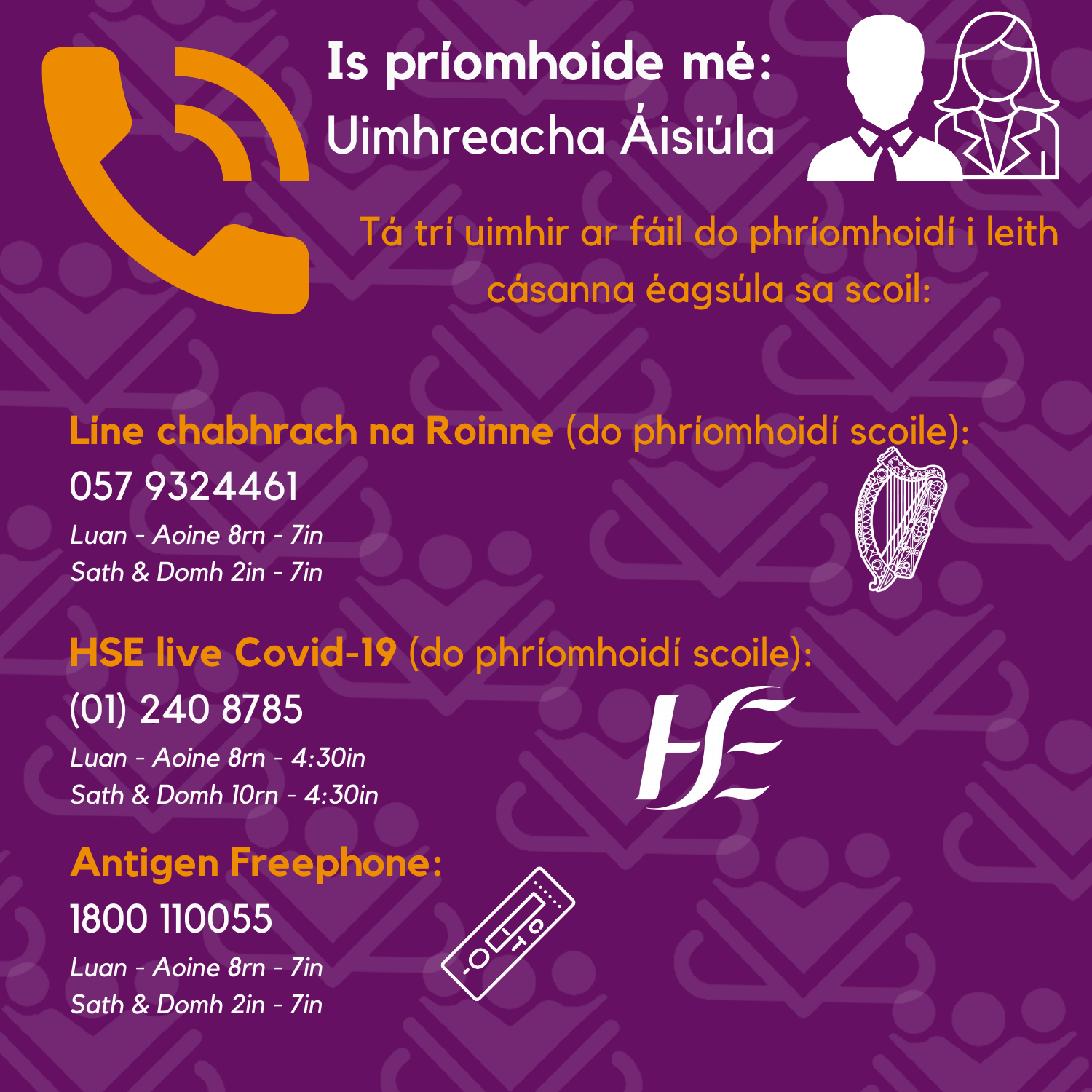## Líne chabhrach na roinne (do phríomhoidí scoile):



# **(057) 9324461**

*LLuuaann -- AAooiinnee 88rrnn -- 77iinn SSaatthh && DDoommhh 22iinn -- 77iinn*

*Má bhíonn deacrachtaí ag scoil teacht ar ionadaithe tar éis na céimeanna thuas a leanúint, iarrtar ar na scoileanna seo teagmháil a dhéanamh le cigire scoile ar email covid19\_alert@education.gov.ie or 057 9324461*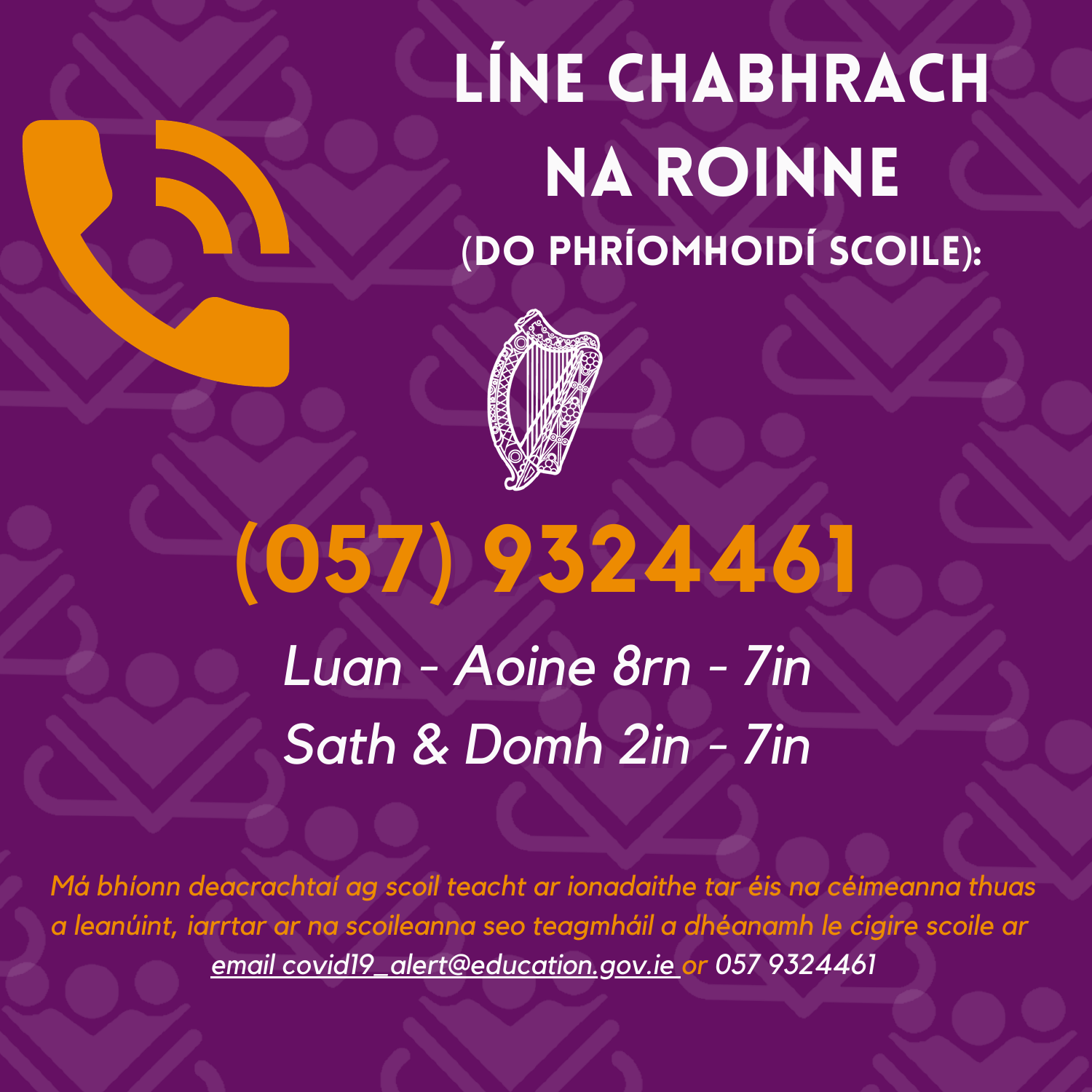## HSE LIVE COVID-19 (do phríomhoidí scoile):

**(01) 240 8785** *LLuuaann -- AAooiinnee 88rrnn -- 44::3300iinn SSaatthh && DDoommhh 1100rrnn -- 44::3300iinn*

HE

*Ceisteanna maidir le cásanna deimhnithe COVID-19 sa scoil*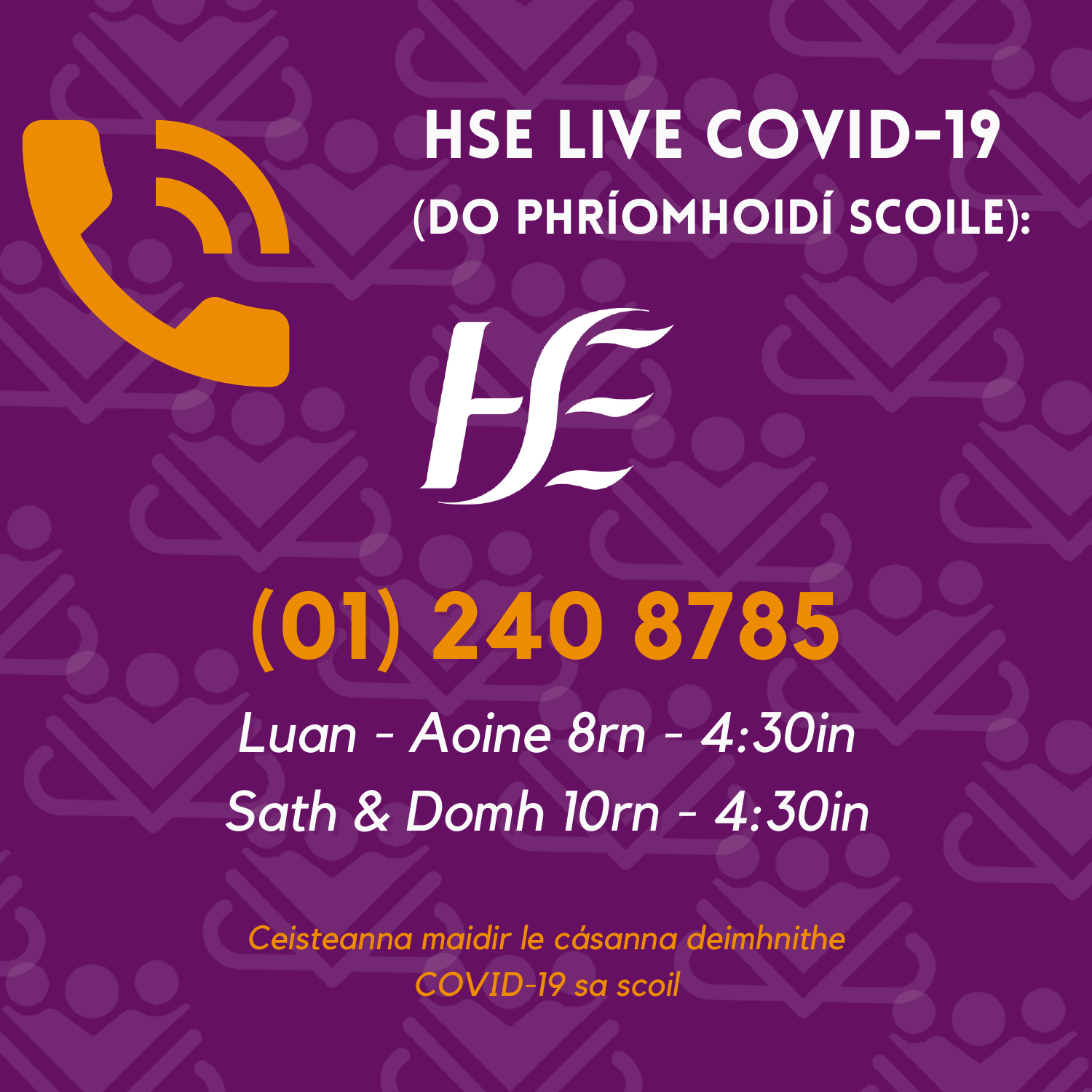## Fón saor in aisce - Antigen:

# **1800 110055**

*LLuuaann -- AAooiinnee 88rrnn -- 88iinn* **Sath & Domh 9rn - 5in** 

*Má cuirtear in iúl do Phríomhoide go raibh dalta sa scoil agus iad tógálach, iarratar ar Phríomhoidí téacs a sheoladh chuig na tuismitheoirí eile sa pod ag insint dóibh conas tástálacha Antaigine saor in aisce a fháil. Má tá níos mó ná PCR dearfach amháin i rang, is féidir tástálacha antaigine saor in aisce a eagrú don rang iomlán. 1800 110055 www.hse.ie/schooltest*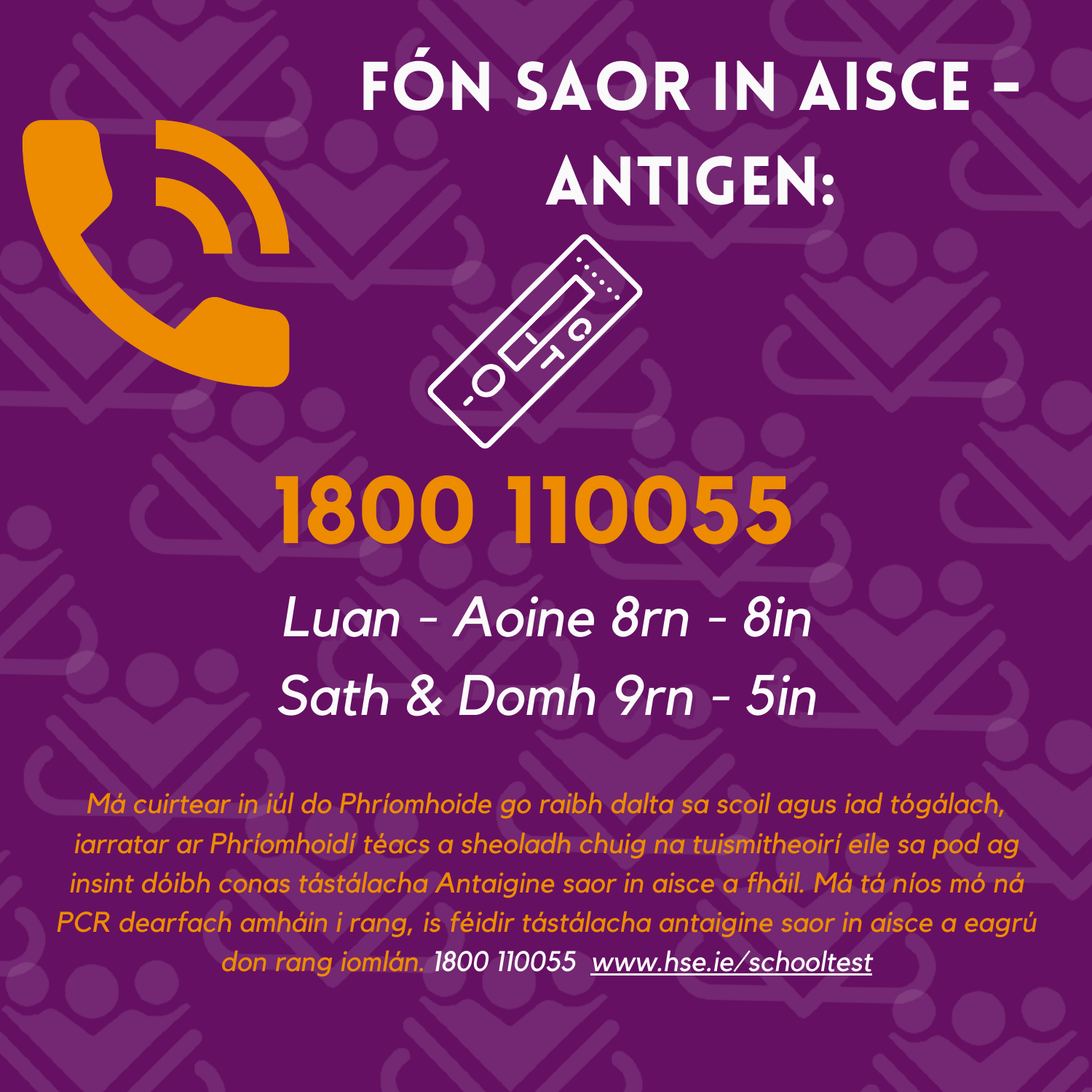## **Is múinteoir mé: Tá siomtóim / COVID orm**

#### Déan teagmháil le do phríomhoide láithreach





*(Lean treoir leithlisithe)*



#### bit.ly/Isolation13-Adults

Fianaise den antigen dearfach le cur ar fáil & déanfar an neamhláithreacht a chlárú ar OLCS